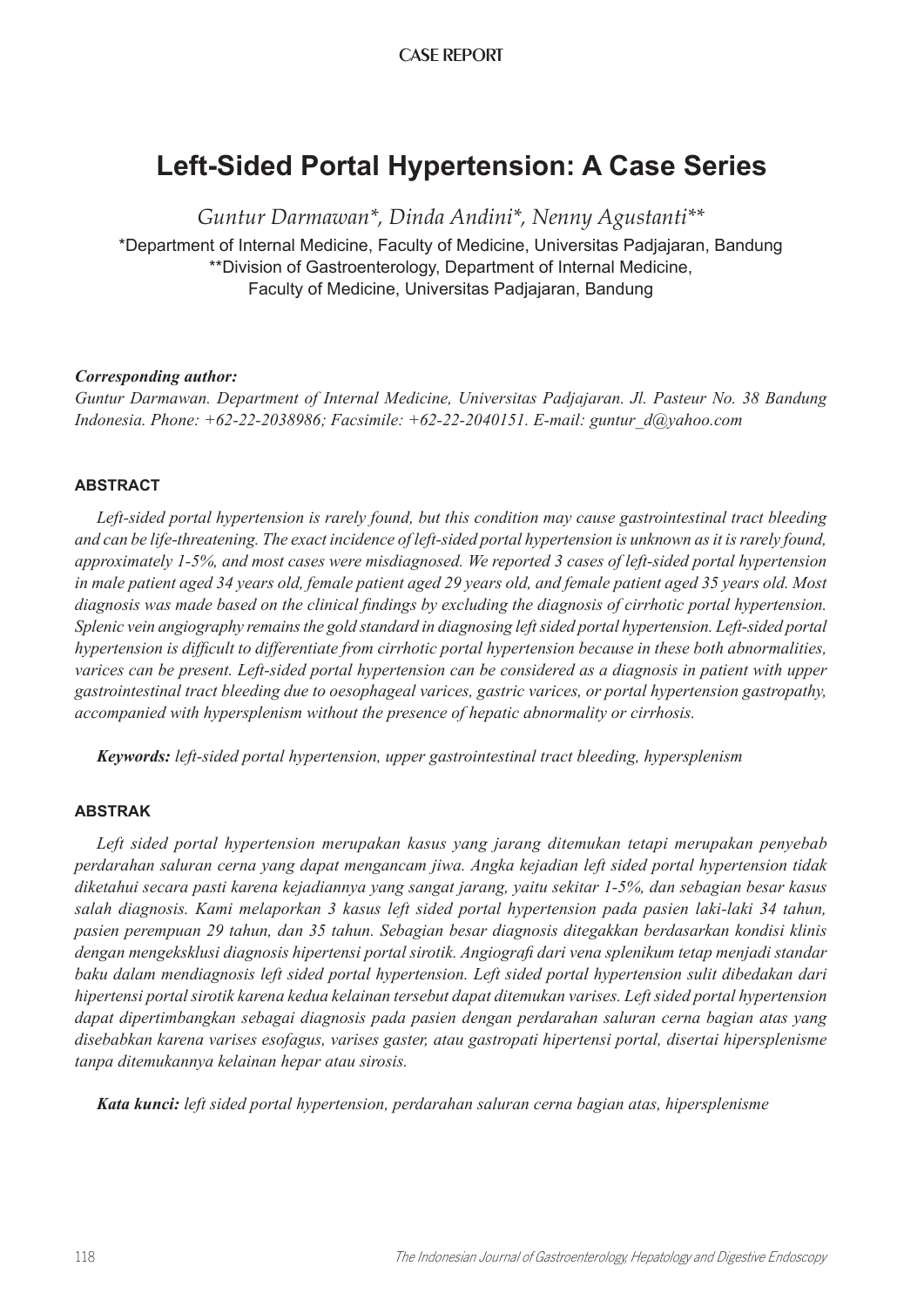### **INTRODUCTION**

Left-sided portal hypertension or also known as sinistral hypertension is a rare case but may cause life-threatening gastrointestinal tract bleeding. This is usually found as a result of splenic vein obstruction.<sup>1-4</sup>

The incidence of left-sided portal hypertension keeps increasing because clinicians start to notice this term and also due to the advancement of diagnostic technology. Most patients are asymptomatic and did not suffer from complication; thus, the precise incidence is unknown. Left-sided portal hypertension represents 5% from cirrhotic portal hypertension cases. Initially, left-sided portal hypertension case is frequently diagnosed as cirrhotic portal hypertension due to the low incidence rate.<sup>5-10</sup>

In this case series, we discussed 3 interesting cases of patients with left-sided portal hypertension.

#### **CASE ILLUSTRATION**

#### **Case 1**

A 34-year-old male came to the Emergency Department (ED) of Dr. Hasan Sadikin Hospital with the chief complaint of coffee ground vomit with sticky tarry stool since 1 day before hospital admission. Patient had previously been diagnosed to suffer from paroxysmal nocturnal haemoglobinuria (PNH), and received azathioprine, folic acid, and propranolol. Physical examination showed anaemic conjunctiva, dull Traube's space, with no gynecomastia, spider nevi, or palmar erythema. Blood examination revealed Hb 7.5 g/dL, leucocyte 6630/mm<sup>3</sup> , thrombocyte 166000/ mm<sup>3</sup>. Serology for hepatitis was negative. Gastroscopy examination showed large varices, starting from the mid to the distal, 3 columns, curved in the oesophagus and large fundal varices in the gaster. Abdominal ultrasound showed the presence of large vein and lineal vein dilatation. Patient was diagnosed with leftsided portal hypertension e.c paroxysmal nocturnal haemoglobinuria with complication of oesophageal and fundal varices rupture. During hospitalisation, patient received pharmacologic therapy of octreotide and packed red cell (PRC) transfusion; bleeding stopped on day-2 hospitalisation.

#### **Case 2**

A 29-year-old female came to the Emergency Department (ED) Dr. Hasan Sadikin Hospital with the chief complaint of coffee ground vomit and black stool since 1 day before hospital admission. Patient felt that her abdomen was enlarged. Previous history of jaundice was not known. These symptoms had been experienced for 3 times by the patient and she had undergone abdominal ultrasound and endoscopy in 2015. From physical examination revealed anaemic conjunctiva, subicteric sclera, dull Traube's space.

During the previous hospitalisation, abdominal ultrasound was performed, showing hepatosplenomegaly with ascites, multiple cholelithiasis, no dilatation in lineal vein, no enlargement of paraaortic/parailiac lymphadenopathy, no abnormalities in pancreas, bilateral kidney, or urinary bladder.

During hospitalisation, patient was planned for bone marrow aspiration examination, but she declined because was not ready for the procedure. Patient brought results of endoscopy examination performed in 2015 which showed grade III oesophageal varices, mild portal hypertension gastropathy, bile acid reflux. Ligation at 3 sites was performed to the patient. Patient was diagnosed with: (1) Left-sided portal hypertension with complication of hematemesis melena e.c oesophageal varices rupture; (2) Haemolytic anaemia e.c Paroxysmal Nocturnal Haemoglobinuria DD/ Autoimmune Haemolytic Anaemia.

Patient came with Hb of 3.3 g/dL, received 3 times of 2 units PRC transfusion during hospitalisation. During hospitalisation, patient received red blood cells transfusion and octreotide, bleeding stopped on the first day of hospitalisation. Patient received propranolol after discharged from the hospital.

#### **Case 3**

A 35-year-old female came with the chief complaint of feeling weak since 1 month before hospital admission, which worsened since 1 week before hospital admission. Patient felt abdominal enlargement and looked pale. There was no previous history of hepatitis. From physical examination, it was found that patient had anaemic conjunctiva, icteric sclera, and spleen was palpable at schuffner V. There was no spider nevi, palmar erythema, or asterixis.

During hospitalisation, patient underwent endoscopy examination which revealed grade 3 oesophageal varices with moderate portal hypertension gastropathy. Abdominal ultrasound indicated multiple cholecystolithiasis without any signs of cholecystitis, splenomegaly with the possibility signs of portal hypertension, and chronic pancreatitis. Abdominal CT-scan showed the presence of hepatosplenomegaly with well-defined border in large hypodense lesion